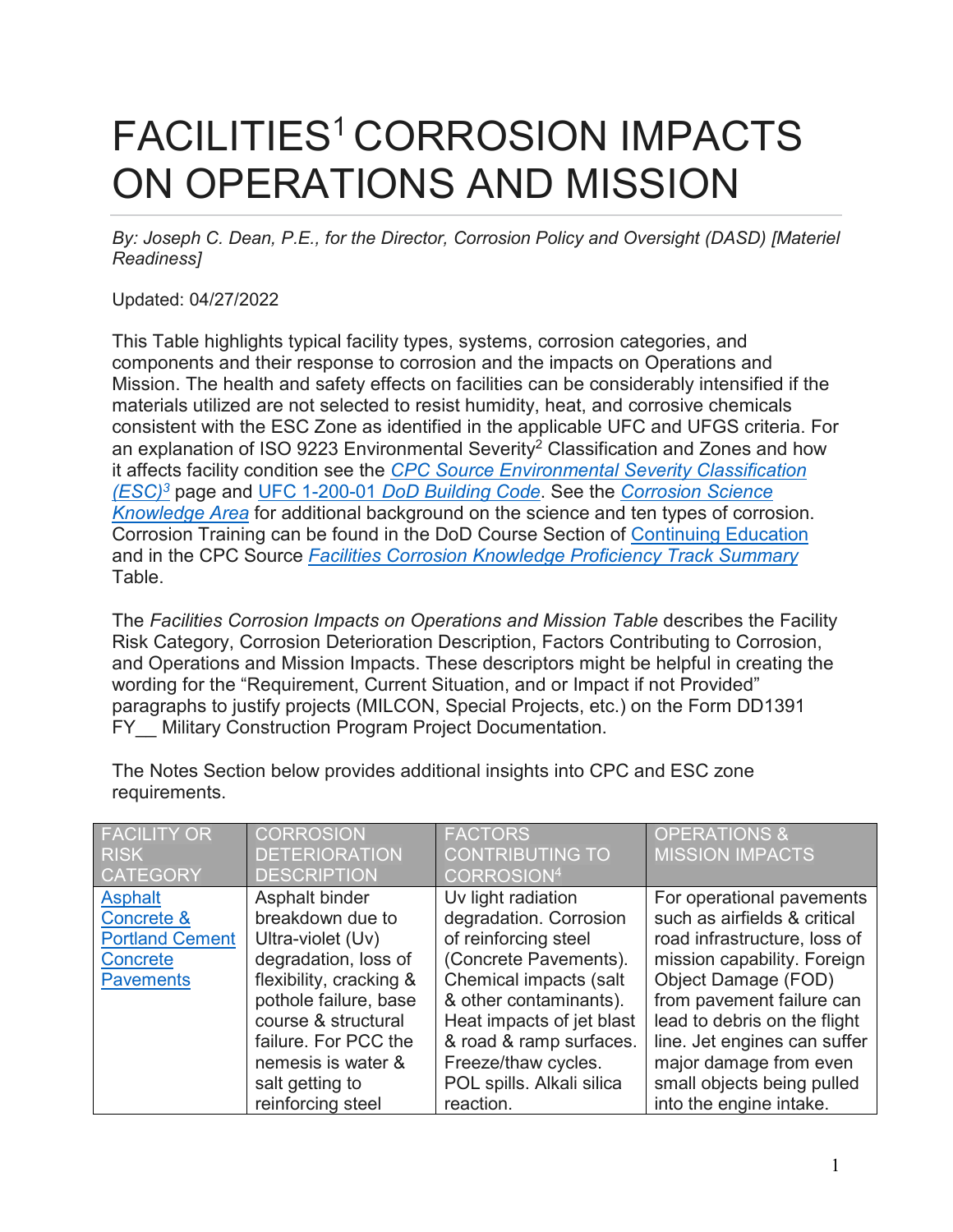| <b>FACILITY OR</b><br><b>RISK</b><br><b>CATEGORY</b>                | <b>CORROSION</b><br><b>DETERIORATION</b><br><b>DESCRIPTION</b>                                                                                                                                                                                                                                                                                                                                                                                                                                                                                                                                           | <b>FACTORS</b><br><b>CONTRIBUTING TO</b><br>CORROSION <sup>4</sup>                                                                                                                                                                                                                                                                                                                                                     | <b>OPERATIONS &amp;</b><br><b>MISSION IMPACTS</b>                                                                                                                                                                                                                                                                                                                                                                                          |
|---------------------------------------------------------------------|----------------------------------------------------------------------------------------------------------------------------------------------------------------------------------------------------------------------------------------------------------------------------------------------------------------------------------------------------------------------------------------------------------------------------------------------------------------------------------------------------------------------------------------------------------------------------------------------------------|------------------------------------------------------------------------------------------------------------------------------------------------------------------------------------------------------------------------------------------------------------------------------------------------------------------------------------------------------------------------------------------------------------------------|--------------------------------------------------------------------------------------------------------------------------------------------------------------------------------------------------------------------------------------------------------------------------------------------------------------------------------------------------------------------------------------------------------------------------------------------|
|                                                                     | causing cracking,<br>spalling, & structural<br>failure. Lack of<br>durability, poor mix<br>design, permeability<br>& contaminants affect<br>both AC & PCC. For<br>PCC alkali silica<br>reaction is also an<br>issue. Freeze-thaw<br>actions resulting in<br>heaving pavements.<br>Temperature impacts<br>may result in surface<br>expansion causing<br>cracks, failure,<br>heaving.                                                                                                                                                                                                                      |                                                                                                                                                                                                                                                                                                                                                                                                                        | Inability to support<br>designed functions<br>creating delays,<br>congestion, disruption.<br>Access denial. Reduced<br>safety. The cost to defer<br>essential repairs increases<br>over time.                                                                                                                                                                                                                                              |
| <b>Bridges (Multiple</b><br>Materials - steel,<br>concrete, timber) | Corrosion is a long-<br>term threat to bridge<br>integrity. Corrosion of<br>metals including<br>concrete reinforcing,<br>structural steel,<br>bridge deck<br>corrosion/erosion, &<br>metallic connectors.<br>Paint failure, cathodic<br>conditions. Leaking<br>bridge joints allowing<br>water, salts, & debris<br>to fall to bridge<br>components below.<br>General uniform<br>thickness loss or<br>concentrated<br>pitting. Stress<br>corrosion cracks<br>leading to fatigue<br>growth & fracture.<br>For timber bridges,<br>bacteria, fungi,<br>insects, mollusks,<br>weathering,<br>wetting, drying, | Risk categories include<br>temperature, airborne &<br>deicing salt,<br>moisture/humidity, rain,<br>ultra-violet radiation,<br>oxygen, chloride<br>containing<br>environments, salinity<br>from deicing salts,<br>structural loading,<br>applied chemicals,<br>biologics, insects, &<br>erosive forces. Both<br>macro & micro bridge<br>environments. Loss of<br>strength due to bridge<br>system component<br>failure. | Access denial, structural<br>failure. Inability to support<br>designed functions<br>creating delays,<br>congestion, disruption.<br>Reduced safety.<br>Catastrophic failure.<br>Replacing a bridge,<br>especially if it is of any<br>length & height becomes a<br>formidable & expensive<br>endeavor. Temporary<br>bridges may or may not be<br>a feasible interim solution<br>Often a bridge provides<br>the only access to a<br>location. |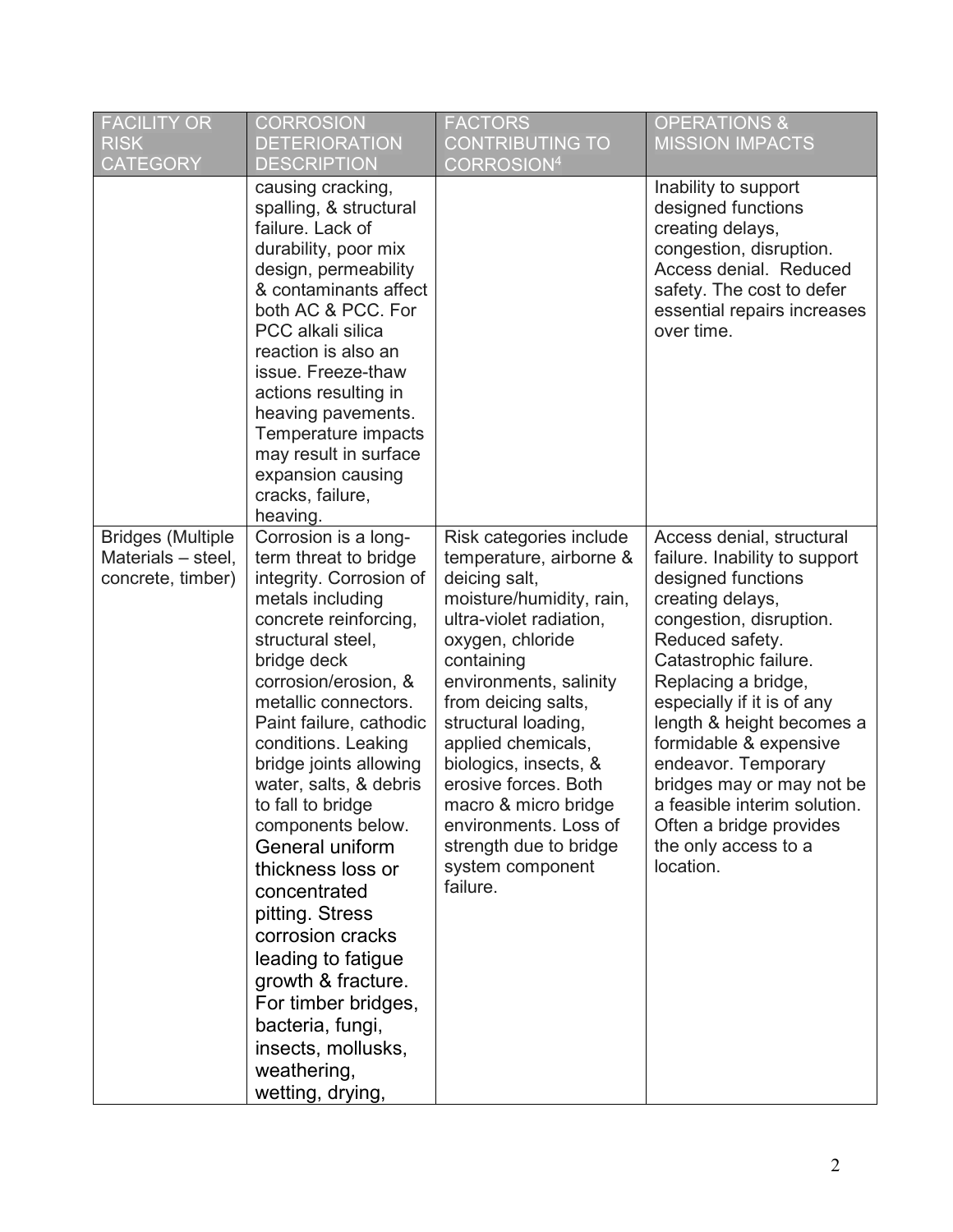| <b>FACILITY OR</b><br><b>RISK</b><br><b>CATEGORY</b>                                                                                                       | <b>CORROSION</b><br><b>DETERIORATION</b><br><b>DESCRIPTION</b>                                                                                                                                                                                                                                                                                                                                                                                                                                                                                                                                                                                                     | <b>FACTORS</b><br><b>CONTRIBUTING TO</b><br><b>CORROSION4</b>                                                                                                                                                                                                                                                                                                                                                                                                                                                                                                                                                                                                                                                                                                                                                                                                                      | <b>OPERATIONS &amp;</b><br><b>MISSION IMPACTS</b>                                                                                                                                                                                                                                                                                                                                                                                                                                                                                                                                                                                                                                                                                                                                                                                                                                                                                                                                     |
|------------------------------------------------------------------------------------------------------------------------------------------------------------|--------------------------------------------------------------------------------------------------------------------------------------------------------------------------------------------------------------------------------------------------------------------------------------------------------------------------------------------------------------------------------------------------------------------------------------------------------------------------------------------------------------------------------------------------------------------------------------------------------------------------------------------------------------------|------------------------------------------------------------------------------------------------------------------------------------------------------------------------------------------------------------------------------------------------------------------------------------------------------------------------------------------------------------------------------------------------------------------------------------------------------------------------------------------------------------------------------------------------------------------------------------------------------------------------------------------------------------------------------------------------------------------------------------------------------------------------------------------------------------------------------------------------------------------------------------|---------------------------------------------------------------------------------------------------------------------------------------------------------------------------------------------------------------------------------------------------------------------------------------------------------------------------------------------------------------------------------------------------------------------------------------------------------------------------------------------------------------------------------------------------------------------------------------------------------------------------------------------------------------------------------------------------------------------------------------------------------------------------------------------------------------------------------------------------------------------------------------------------------------------------------------------------------------------------------------|
|                                                                                                                                                            | chemical exposure<br>& atmospheric<br>contaminants.                                                                                                                                                                                                                                                                                                                                                                                                                                                                                                                                                                                                                |                                                                                                                                                                                                                                                                                                                                                                                                                                                                                                                                                                                                                                                                                                                                                                                                                                                                                    |                                                                                                                                                                                                                                                                                                                                                                                                                                                                                                                                                                                                                                                                                                                                                                                                                                                                                                                                                                                       |
| <b>Waterfront &amp;</b><br><b>Coastal</b><br><b>Structures</b><br>(Drydocks,<br><b>Wharves, Piers,</b><br>Utilities, etc.) &<br><b>Piers &amp; Wharves</b> | Waterfront zone<br>exposure causes<br>high structural &<br>system corrosion<br>deterioration resulting<br>in reduced support<br>capabilities. Sea level<br>rise (fixed elevation<br>exposure to high<br>salinity impacts from<br>gradual & dramatic<br>variations in sea<br>level) worsens risk<br>levels. Wood<br>destroying organisms<br>(marine borers,<br>insects, & fungi)<br>cause damage &<br>deterioration of<br>marine timber<br>structures. Corrosion<br>can have a significant<br>effect on operational<br>systems which are<br>then more prone to<br>failure leading to<br>structural collapse &<br>leakage of hazardous<br>or flammable<br>materials. | Salt water is an<br>excellent electrolyte<br>contributing to an<br>aggressive corrosive<br>environment.<br>Hydrostatic forces, wind,<br>salt spray, currents,<br>tides, waves, & ice all<br>contribute to corrosion &<br>erosion of waterfront<br>systems & structures.<br>Waterfront operations &<br>industrial activities<br>(pollution, fuels,<br>hazardous materials, &<br>stray currents) often add<br>to the corrosion severity.<br>Humidity, rain, salinity<br>from deicing salts,<br>structural loading,<br>applied chemicals,<br>erosive factors, &<br>temperature, moisture<br>impact waterfront<br>systems. Utilities are<br>particularly susceptible<br>to corrosive forces.<br>Failures are often not<br>visible until the facility is<br>in extremis. Failure to<br>provide good design,<br>quality construction, &<br>SRM places waterfront<br>systems in extremis. | Corrosion negatively<br>impacts facility availability<br>& increases structural<br>degradation, accompanied<br>by high sustainment costs,<br>& reduced life cycle.<br>Corrosion of waterfront<br>systems result in reduced<br>capacity & availability.<br>Repairs are costly since<br>access to structural<br>components can be<br>difficult. Loss of ship<br>berthing affects readiness<br>especially if the ship is<br>preparing to deploy.<br>Environmental<br>contamination from leaking<br>fuel & hazardous material<br>poses a significant<br>concern causing fleet<br>operation reduction & work<br>arounds. The cost to<br>handle fuel & hazardous<br>materials that leak from<br>corroded facilities usually<br>exceeds the costs<br>associated with the control<br>of the corrosion<br>responsible for the leak. In<br>some cases, the products<br>of corrosion themselves<br>are hazardous & corrosion<br>must be controlled to<br>prevent direct<br>environmental damage. |
| <b>Aviation</b>                                                                                                                                            | Note, when viewed                                                                                                                                                                                                                                                                                                                                                                                                                                                                                                                                                                                                                                                  | Humidity, rain, chloride                                                                                                                                                                                                                                                                                                                                                                                                                                                                                                                                                                                                                                                                                                                                                                                                                                                           | <b>Corrosion related</b>                                                                                                                                                                                                                                                                                                                                                                                                                                                                                                                                                                                                                                                                                                                                                                                                                                                                                                                                                              |
| <b>Facilities &amp;</b><br><b>Support</b>                                                                                                                  | as a system, facilities<br>on an aviation                                                                                                                                                                                                                                                                                                                                                                                                                                                                                                                                                                                                                          | containing<br>environments, salinity                                                                                                                                                                                                                                                                                                                                                                                                                                                                                                                                                                                                                                                                                                                                                                                                                                               | operational impacts<br>include any risk where one                                                                                                                                                                                                                                                                                                                                                                                                                                                                                                                                                                                                                                                                                                                                                                                                                                                                                                                                     |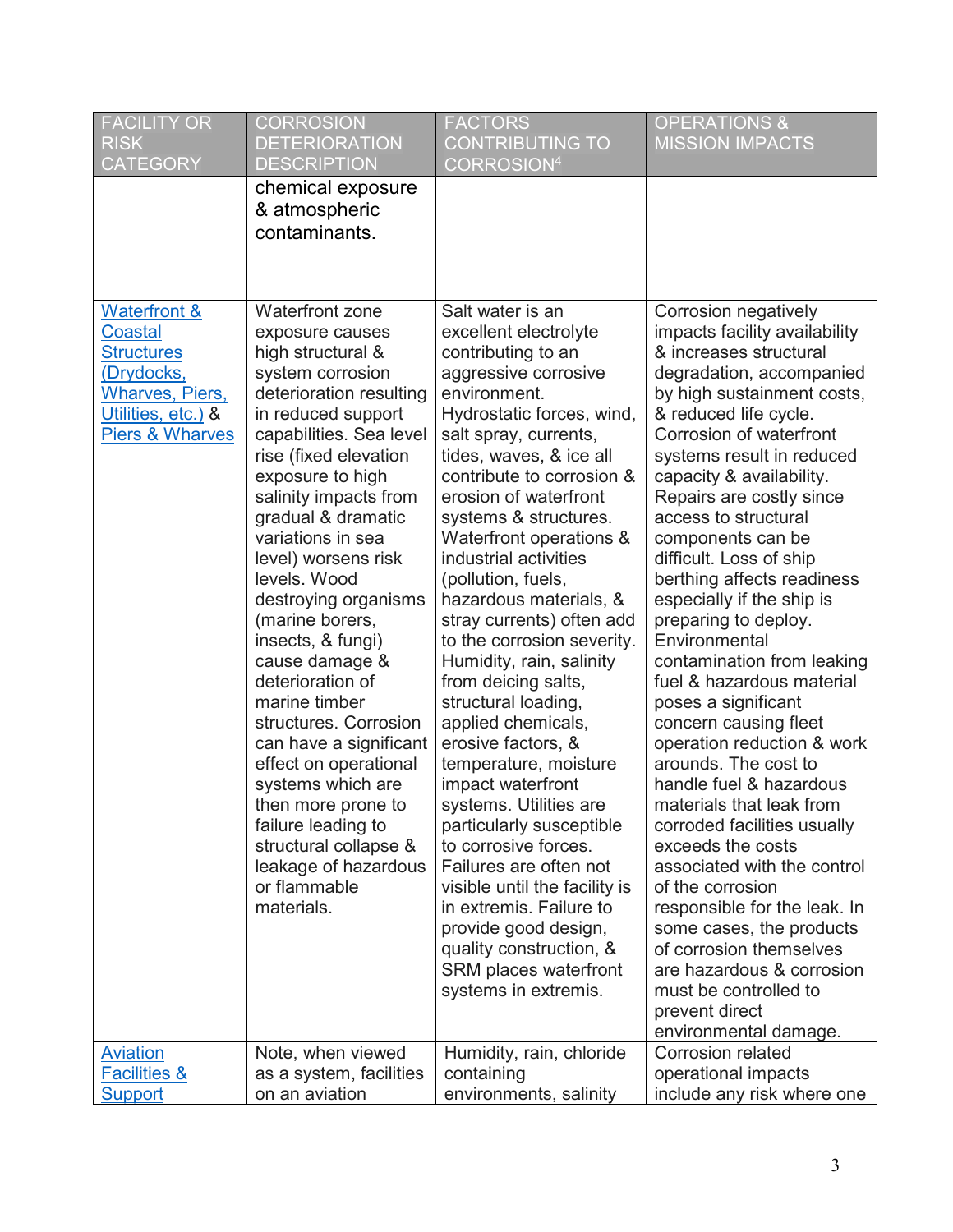| <b>FACILITY OR</b><br><b>RISK</b><br><b>CATEGORY</b>                                                                                                                                                | <b>CORROSION</b><br><b>DETERIORATION</b><br><b>DESCRIPTION</b>                                                                                                                                                                                                                                                                                                                                                                                      | <b>FACTORS</b><br><b>CONTRIBUTING TO</b><br>CORROSION <sup>4</sup>                                                                                                                                                                                                                                                                                     | <b>OPERATIONS &amp;</b><br><b>MISSION IMPACTS</b>                                                                                                                                                                                                                                                                                                                                                                                                                                                                    |
|-----------------------------------------------------------------------------------------------------------------------------------------------------------------------------------------------------|-----------------------------------------------------------------------------------------------------------------------------------------------------------------------------------------------------------------------------------------------------------------------------------------------------------------------------------------------------------------------------------------------------------------------------------------------------|--------------------------------------------------------------------------------------------------------------------------------------------------------------------------------------------------------------------------------------------------------------------------------------------------------------------------------------------------------|----------------------------------------------------------------------------------------------------------------------------------------------------------------------------------------------------------------------------------------------------------------------------------------------------------------------------------------------------------------------------------------------------------------------------------------------------------------------------------------------------------------------|
| <b>Structures</b><br>(Runways,<br>Hangars, Engine<br><b>Test, Corrosion</b><br>Control,<br>Maintenance,<br>Wash Racks,<br><b>AFFF (Fire</b><br>Protection),<br>Lighting<br>(Landing &<br>Approach)) | installation must<br>function together to<br>ensure a safe &<br>ready operational<br>environment.<br>Facilities such as<br>pavements, POL,<br>storage, airfield<br>lighting & pavements,<br>arresting gear, &<br>utilities, react to<br>corrosive factors<br>(deicing salt, coastal<br>salt laden air,<br>moisture, Uv<br>exposure, ESC<br>Zones 3 thru 5<br>conditions) causing<br>degradation in<br>facilities comprising<br>the aviation system. | from deicing salts, Uv<br>exposure,<br>condensation,<br>structural, applied<br>chemicals,<br>microbiologically induced<br>corrosion, mold/mildew,<br>utility deterioration,<br>erosive forces, soil<br>corrosivity, heat &<br>freeze/thaw impacts on<br>pavements.                                                                                     | or more facility that<br>supports an aircraft<br>including maintenance<br>activities cannot meet<br>required readiness levels.<br>For example, runway<br>integrity will be impaired<br>by asphalt binder<br>breakdown or concrete<br>doweling corrosion that<br>causes spalling & foreign<br>object damage. Aircraft<br>maintenance hangar roof<br>failure may affect<br>operations & testing ability.<br>A corrosion driven failure<br>in a POL & Storage<br>system affects timely<br>delivery of fuel to aircraft. |
| <b>Below Ground</b><br><b>Utilities &amp; Buried</b><br><b>Structures</b>                                                                                                                           | Below ground<br>facilities create a<br>challenge for facility<br>managers. Systems<br>such as cathodic<br>protection must be in<br>place and maintained<br>to protect the facility.<br>Leaks & systems<br>failures caused by<br>corrosive soils,<br>chemicals, de-icing<br>salts, poor<br>construction,<br>dissimilar metal use<br>& poor design<br>geometrics create a<br>high probability of<br>service interruptions.                            | Soil corrosivity, erosive<br>forces, inadequate or<br>malfunctioning Cathodic<br>Protection systems,<br>internal corrosion (H <sub>2</sub> S,<br>H <sub>2</sub> O, microbiologically<br>induced corrosion),<br>condensation, poor<br>design geometrics &<br>construction practices,<br>dissimilar metal<br>corrosion, water<br>entrapment & intrusion. | <b>Buried facilities are</b><br>essential for supplying<br>power, waste removal,<br>water supply, natural gas<br>supply, etc. System<br>failures in whole or in part<br>can be hugely disruptive to<br>the mission & create<br>environmental & health &<br>safety concerns. Utility<br>system reliability is<br>critically important.                                                                                                                                                                                |
| <b>Above Ground &amp;</b><br><b>Related</b><br><b>Structures</b>                                                                                                                                    | Corrosion often<br>occurs before it is<br>noticed & can be in<br>the form of pitting,                                                                                                                                                                                                                                                                                                                                                               | Chloride containing<br>environments, humidity,<br>rain, salinity, structural<br>loading stresses                                                                                                                                                                                                                                                       | Above ground facilities are<br>essential for supplying<br>power, waste removal,<br>water supply, natural gas                                                                                                                                                                                                                                                                                                                                                                                                         |
|                                                                                                                                                                                                     | uniform and galvanic                                                                                                                                                                                                                                                                                                                                                                                                                                | exposing cracking &                                                                                                                                                                                                                                                                                                                                    | supply, etc. System                                                                                                                                                                                                                                                                                                                                                                                                                                                                                                  |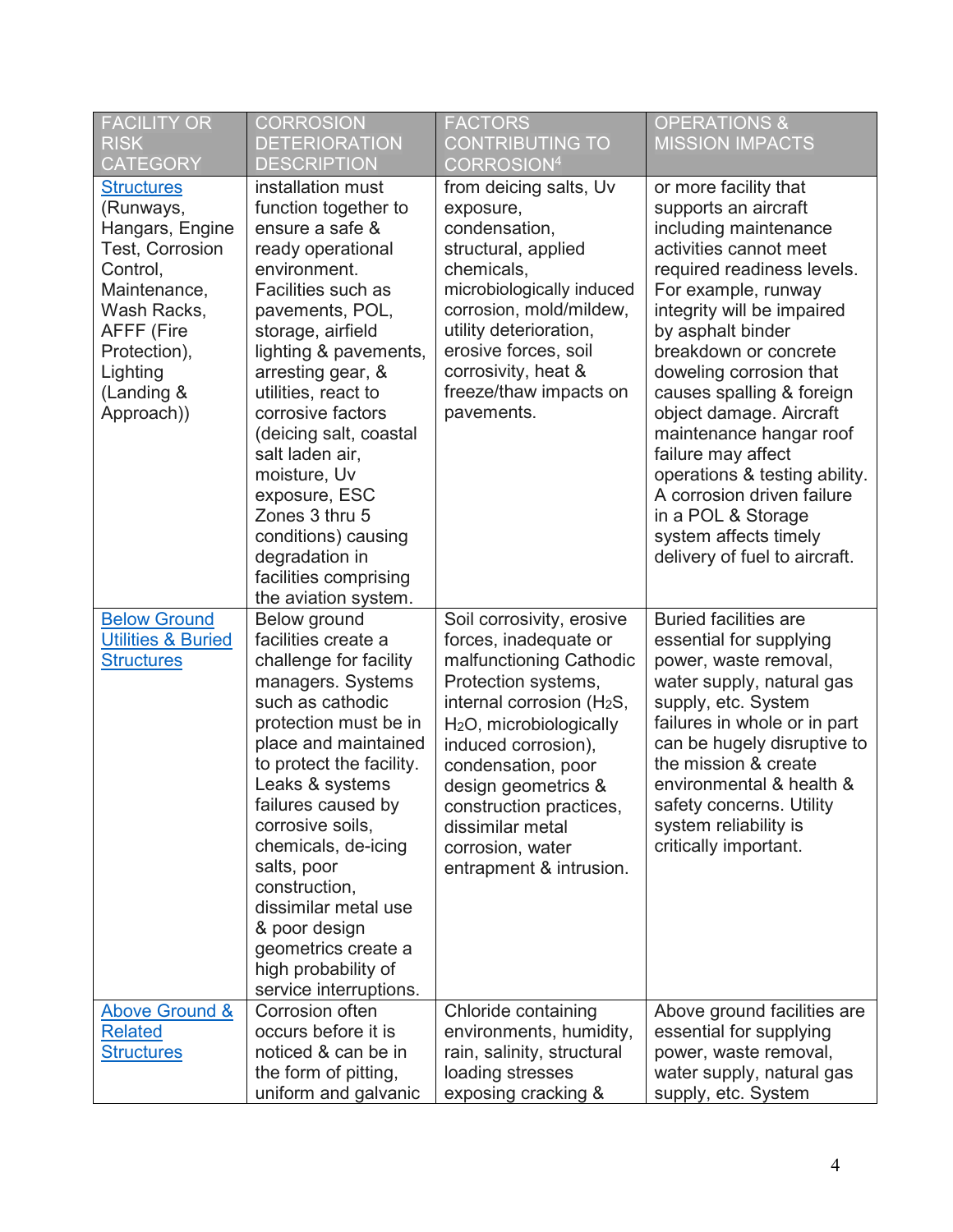| <b>FACILITY OR</b><br><b>RISK</b><br><b>CATEGORY</b>        | <b>CORROSION</b><br><b>DETERIORATION</b><br>DESCRIPTION                                                                                                                                                                                                                                                                                                                                                                                                                                             | <b>FACTORS</b><br><b>CONTRIBUTING TO</b><br>$\mathsf{CORROSION}^4$                                                                                                                                                                                                                                                                                                                                                                                                                                                                    | <b>OPERATIONS &amp;</b><br><b>MISSION IMPACTS</b>                                                                                                                                                                                                                                                                                                                                                                                                                                                                                                                                             |
|-------------------------------------------------------------|-----------------------------------------------------------------------------------------------------------------------------------------------------------------------------------------------------------------------------------------------------------------------------------------------------------------------------------------------------------------------------------------------------------------------------------------------------------------------------------------------------|---------------------------------------------------------------------------------------------------------------------------------------------------------------------------------------------------------------------------------------------------------------------------------------------------------------------------------------------------------------------------------------------------------------------------------------------------------------------------------------------------------------------------------------|-----------------------------------------------------------------------------------------------------------------------------------------------------------------------------------------------------------------------------------------------------------------------------------------------------------------------------------------------------------------------------------------------------------------------------------------------------------------------------------------------------------------------------------------------------------------------------------------------|
|                                                             | corrosion across a<br>broad range of<br>exposures &<br>environmental<br>conditions. Exterior<br>corrosion can be<br>found on supports &<br>distribution lines.<br>Poorly maintained<br>systems such as<br>cathodic protection<br>reduces facility<br>protection. Leaks &<br>systems failures<br>caused by corrosive<br>soils, chemicals, de-<br>icing salts, poor<br>construction,<br>dissimilar metal use<br>& poor design<br>geometrics create a<br>high probability of<br>service interruptions. | uncoated area<br>corrosion, applied<br>chemicals &<br>contaminants, erosive<br>forces, internal<br>corrosion (H <sub>2</sub> S, H <sub>2</sub> O,<br>microbiologically<br>induced corrosion),<br>condensation, poor<br>design geometrics &<br>construction practices,<br>dissimilar metal<br>corrosion, water<br>entrapment & intrusion.                                                                                                                                                                                              | failures in whole or in part<br>can be hugely disruptive to<br>the mission & create<br>environmental & health &<br>safety concerns. Utility<br>system reliability is<br>critically important. The<br>absence of an effective<br>SRM program ensures<br>that corrosion failures will<br>go unnoticed until the<br>utility & the mission it<br>supports is in extremis.                                                                                                                                                                                                                         |
| <b>POL Storage</b><br><b>Distribution</b><br><b>Systems</b> | Past system failures<br>& explosions have<br>ensured that<br>appropriate attention<br>be paid to this<br>mission critical area.<br><b>POL Facilities</b><br>affected by corrosion<br>include petroleum<br>tanks (above &<br>underground ground<br>storage tanks (AST)<br>& (UST)), POL<br>pipelines, &<br>associated structures<br>such as valves,<br>pumps, & fasteners.<br>Corrosion of POL<br>pipelines & storage<br>tanks can occur on<br>the exterior due to<br>atmospheric effects &          | Chloride containing<br>environments, humidity,<br>rain, salinity, structural<br>loading, applied<br>chemicals &<br>contaminants, erosive<br>forces, soil corrosivity,<br>inadequate or<br>malfunctioning Cathodic<br>Protection (CP),<br>microbiologically<br>induced corrosion),<br>condensation, poor<br>design geometrics &<br>construction practices,<br>dissimilar metal<br>corrosion, water<br>entrapment & intrusion.<br>Atmospheric effects &<br>submerged conditions<br>such as soil corrosivity.<br>External corrosion such | System design,<br>construction, &<br>sustainment for POL<br>distribution & storage is a<br>carefully managed DoD<br>program. Above & below<br>ground POL distribution &<br>storage facilities are<br>essential for supplying fuel<br>supplies to equipment,<br>boilers, vehicles including<br>back-up supplies for<br>emergency generators,<br>etc. System failures in<br>whole or in part can be<br>hugely dangerous &<br>disruptive to the mission &<br>create environmental &<br>health & safety concerns.<br>POL system reliability is<br>critically important.<br>Vigilance by planners, |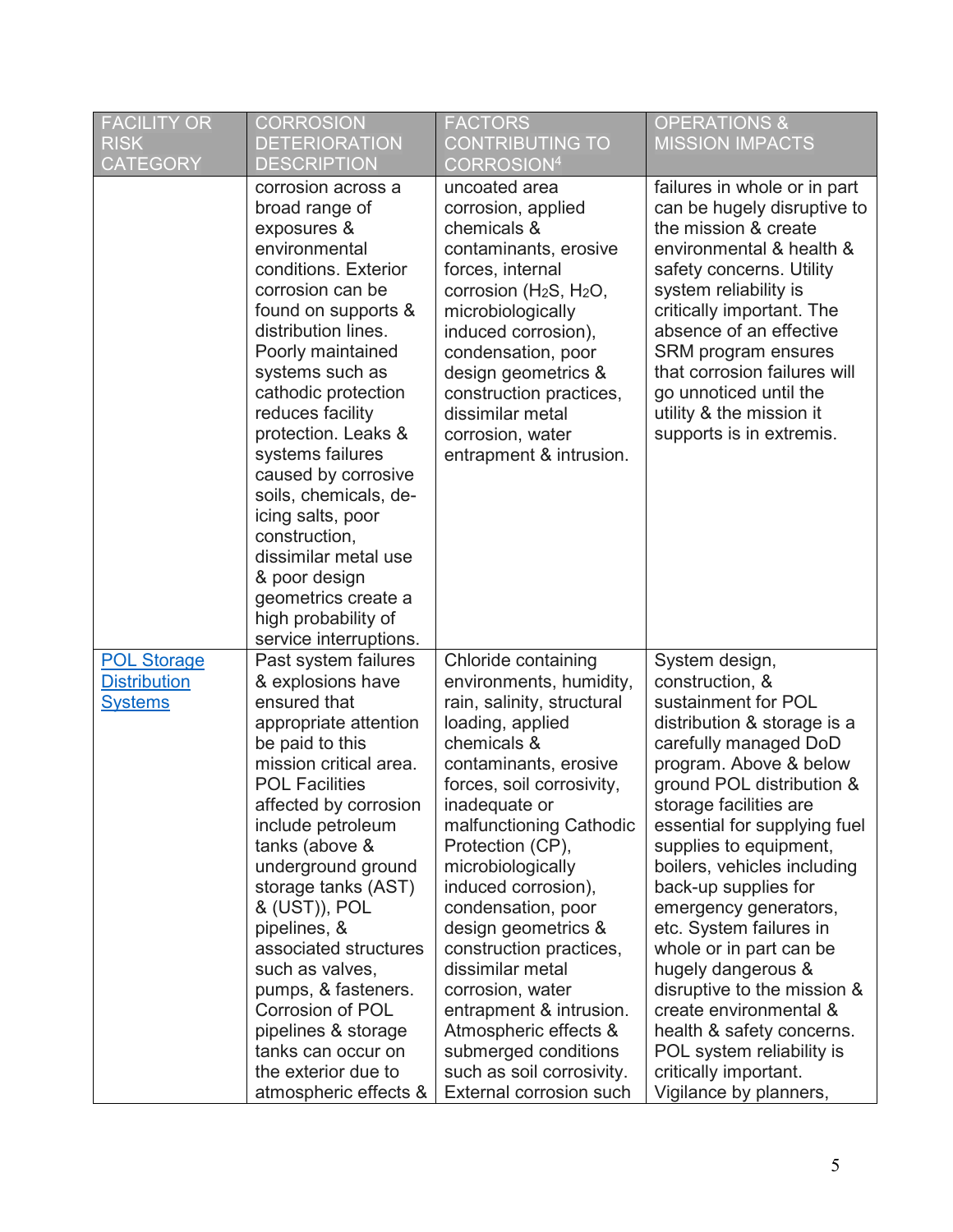| <b>FACILITY OR</b><br><b>RISK</b><br><b>CATEGORY</b>                                                                                                          | <b>CORROSION</b><br><b>DETERIORATION</b><br><b>DESCRIPTION</b>                                                                                                                                                                                                                                                                                                                                                                   | <b>FACTORS</b><br><b>CONTRIBUTING TO</b><br>CORROSION <sup>4</sup>                                                                                                                                                                                                                                                                                                                                                                                                                                 | <b>OPERATIONS &amp;</b><br><b>MISSION IMPACTS</b>                                                                                                                                                                                                                                                                                                                                                                                                                                       |
|---------------------------------------------------------------------------------------------------------------------------------------------------------------|----------------------------------------------------------------------------------------------------------------------------------------------------------------------------------------------------------------------------------------------------------------------------------------------------------------------------------------------------------------------------------------------------------------------------------|----------------------------------------------------------------------------------------------------------------------------------------------------------------------------------------------------------------------------------------------------------------------------------------------------------------------------------------------------------------------------------------------------------------------------------------------------------------------------------------------------|-----------------------------------------------------------------------------------------------------------------------------------------------------------------------------------------------------------------------------------------------------------------------------------------------------------------------------------------------------------------------------------------------------------------------------------------------------------------------------------------|
|                                                                                                                                                               | soil corrosivity as well<br>as internal corrosion.<br>As a result, corrosion<br>effects often remain<br>unseen or unnoticed<br>until they are<br>inspected by various<br>non-destructive<br>examination methods<br>are in a failure mode.                                                                                                                                                                                        | as pitting, & surface<br>erosion can occur due<br>to the external<br>environment. Internal<br>corrosion can occur<br>because of a variety of<br>sources including<br>condensation, hydrogen<br>sulfide (H2S) evolution,<br>the water dropping out<br>of the fuel & sitting on<br>the tank bottom for a<br>long duration, &<br>biological activity. Fuels<br>such as biodiesel, low-<br>sulfur diesel, & fuel<br>containing high levels of<br>ethanol can be<br>corrosive.                          | designers, engineers,<br>SMEs, construction &<br>sustainment personnel are<br>required for system<br>operation reliability.                                                                                                                                                                                                                                                                                                                                                             |
| <b>Electrical</b><br><b>Distribution</b><br><b>Systems</b><br>(Generators,<br>support<br>structures,<br>lightening<br>protection,<br>switches,<br>conductors) | Given the vast utility<br>infrastructure,<br>corrosion may occur<br>before it is noticed.<br>The components of<br>an electrical<br>distribution system<br>are at risk (wood,<br>concrete & steel<br>poles, transformers,<br>switches, supports,<br>connectors, etc.).<br>Corrosion types can<br>be anything from<br>pitting, to uniform to<br>galvanic across a<br>broad range of<br>exposures &<br>environmental<br>conditions. | Chloride containing<br>environments, humidity,<br>rain, salinity, structural<br>loading, Uv exposure,<br>applied chemicals &<br>contaminants, erosive<br>forces, soil corrosivity,<br>inadequate or<br>malfunctioning CP,<br>internal corrosion (H <sub>2</sub> S,<br>H <sub>2</sub> O, microbiologically<br>induced corrosion),<br>condensation, poor<br>design geometrics &<br>construction practices,<br>dissimilar metal<br>corrosion, water<br>entrapment & intrusion.<br>Wood deterioration. | <b>Electrical distribution</b><br>systems are essential to<br>supplying power to DoD<br>facilities. Airfield lighting,<br>shore power at dockside,<br>security systems, control<br>systems for waste<br>removal, water supply,<br>natural gas supply, etc.<br>are affected by electrical<br>power. System failures in<br>whole or in part can be<br>hugely disruptive to the<br>mission & create health &<br>safety concerns. Utility<br>system reliability is<br>critically important. |
| Wastewater &<br><b>Water Treatment</b><br>Plants <sup>5</sup>                                                                                                 | Highly corrosive<br>environment.<br>catastrophic<br>equipment failure,<br>rust, mold/mildew,<br>CP related corrosion                                                                                                                                                                                                                                                                                                             | Water borne corrosive<br>pollutants, temperature,<br>moisture, corrosive<br>chemical reactions,<br>abrasive, pitting, H <sub>2</sub> S,<br>inadequate or                                                                                                                                                                                                                                                                                                                                           | Public health risks,<br>environmental pollution,<br>high-cost repairs &<br>recovery.                                                                                                                                                                                                                                                                                                                                                                                                    |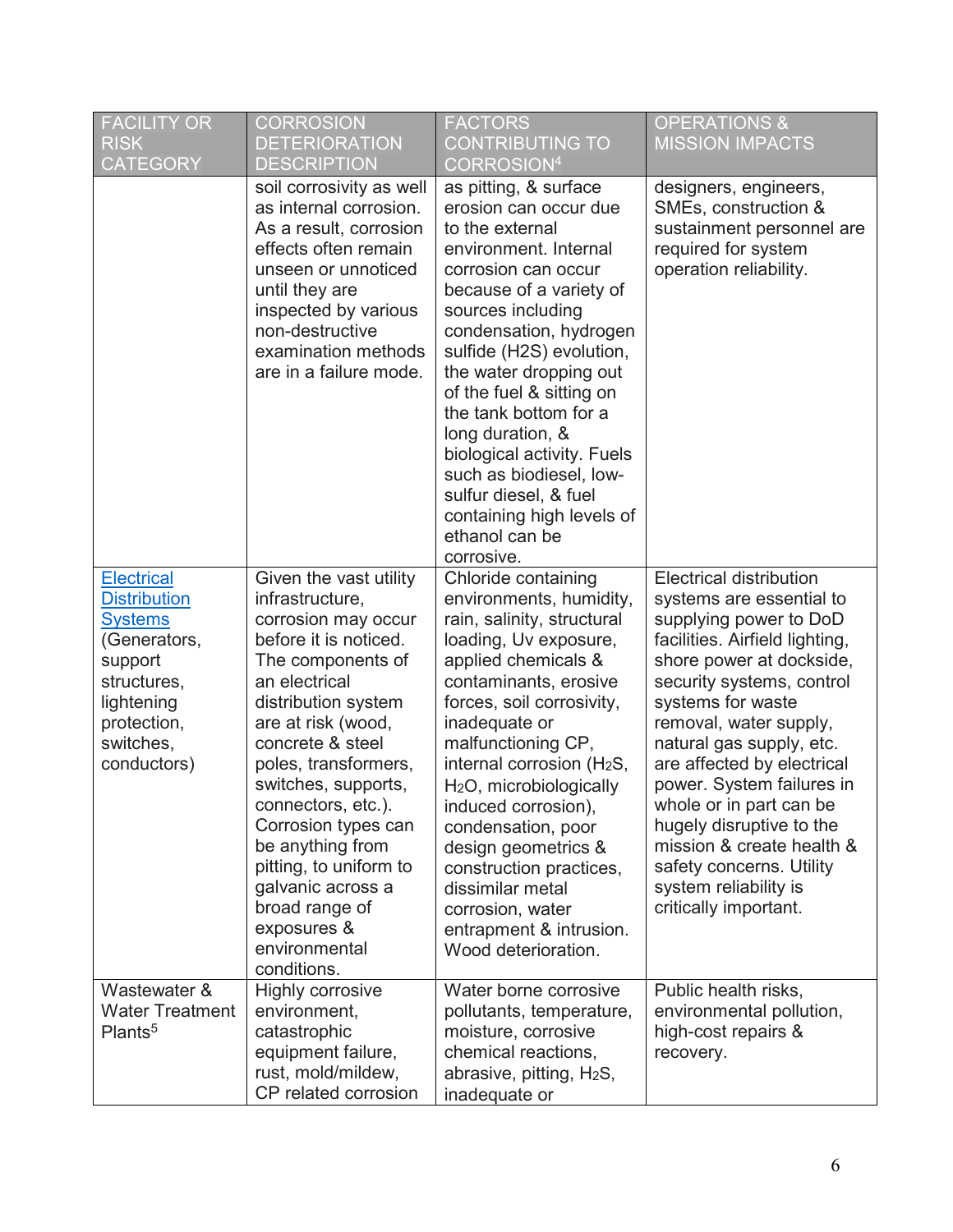| <b>FACILITY OR</b><br><b>RISK</b><br><b>CATEGORY</b>                                                                                                                           | <b>CORROSION</b><br><b>DETERIORATION</b><br><b>DESCRIPTION</b>                                                                                                                                                                                                                                                                                                                                                                             | <b>FACTORS</b><br><b>CONTRIBUTING TO</b><br>CORROSION <sup>4</sup>                                                                                                                                                                                                                         | <b>OPERATIONS &amp;</b><br><b>MISSION IMPACTS</b>                                                                                                                                                                                                 |
|--------------------------------------------------------------------------------------------------------------------------------------------------------------------------------|--------------------------------------------------------------------------------------------------------------------------------------------------------------------------------------------------------------------------------------------------------------------------------------------------------------------------------------------------------------------------------------------------------------------------------------------|--------------------------------------------------------------------------------------------------------------------------------------------------------------------------------------------------------------------------------------------------------------------------------------------|---------------------------------------------------------------------------------------------------------------------------------------------------------------------------------------------------------------------------------------------------|
|                                                                                                                                                                                | risks (see UFC 3-<br>240-13FN Industrial<br><b>Water Treatment</b><br><b>Operation and</b><br>Maintenance).                                                                                                                                                                                                                                                                                                                                | malfunctioning CP,<br>erosion, dissimilar<br>metals, mold, mildew,<br>organic growth &<br>reactions.                                                                                                                                                                                       |                                                                                                                                                                                                                                                   |
| <b>Fencing</b><br>(Gates, posts,<br>wire fabric,<br>extension arms,<br>locks, turn stiles,<br>turnbuckles,<br>connectors,<br>fasteners, dead<br>man support,<br>concrete base) | Material selection<br>inconsistent with the<br><b>ESC Zone directly</b><br>impacts the system<br>life cycle; corrosion<br>caused appearance<br>degradation can be<br>visible very quickly;<br>sustainment costs<br>can be significant.                                                                                                                                                                                                     | Chloride containing<br>environments, humidity,<br>rain, dissimilar metals<br>causing galvanic<br>corrosion, water<br>entrapment, highly<br>corrosive soils, salinity,<br>structural loading,<br>airborne chemicals &<br>contaminants, erosive<br>forces, condensation,<br>coating failure. | Physical security impacts<br>& appearance<br>degradation, reduction in<br>access denial capabilities.<br>Risk to mission through<br>loss of s secure operating<br>environment.                                                                    |
| <b>Building</b><br>Envelopes <sup>5</sup>                                                                                                                                      | Loss of envelope<br>integrity includes the<br>flowing factors: water<br>damage, air<br>infiltration, unreliable<br>structure (cracks,<br>leaks, condensation),<br>roofing system<br>failure, windows &<br>doors allowing air &<br>moisture infiltration,<br>poor HVAC system<br>performance,<br>plumbing system<br>leaks. Failure in any<br>of these components<br>increases the risk of<br>moisture, mold,<br>condensation,<br>corrosion. | Humidity, rain, wind,<br>temperature, moisture,<br>corrosive chemical<br>reactions, condensation<br>from unregulated air<br>flow, efflorescence,<br>dissimilar metals<br>causing galvanic<br>corrosion, mold, mildew,<br>air borne corrosive<br>pollutants.                                | Structural integrity, morale,<br>safety, high sustainment<br>cost impacts, reduced life<br>cycle, reduced air quality.<br>See other facility areas for<br>more complete<br>descriptions of building<br>system corrosion (Mold,<br>Mildew, Roofs). |
| <b>Doors</b>                                                                                                                                                                   | In highly corrosive<br>environments, poor<br>performing door<br>systems increase air<br>infiltration, moisture<br>intrusion, increasing<br>risk of rust, mildew,<br>weather affects &                                                                                                                                                                                                                                                      | Humidity, rain, chloride<br>containing<br>environments, structural<br>failure around doorway,<br>airborne & applied<br>chemicals &<br>contaminants, erosive                                                                                                                                | Doors are one of the most<br>important building<br>envelope barriers against<br>the elements; repetitive<br>use causes deterioration in<br>hardware & weather-<br>stripping allowing water &<br>wind intrusion resulting in                       |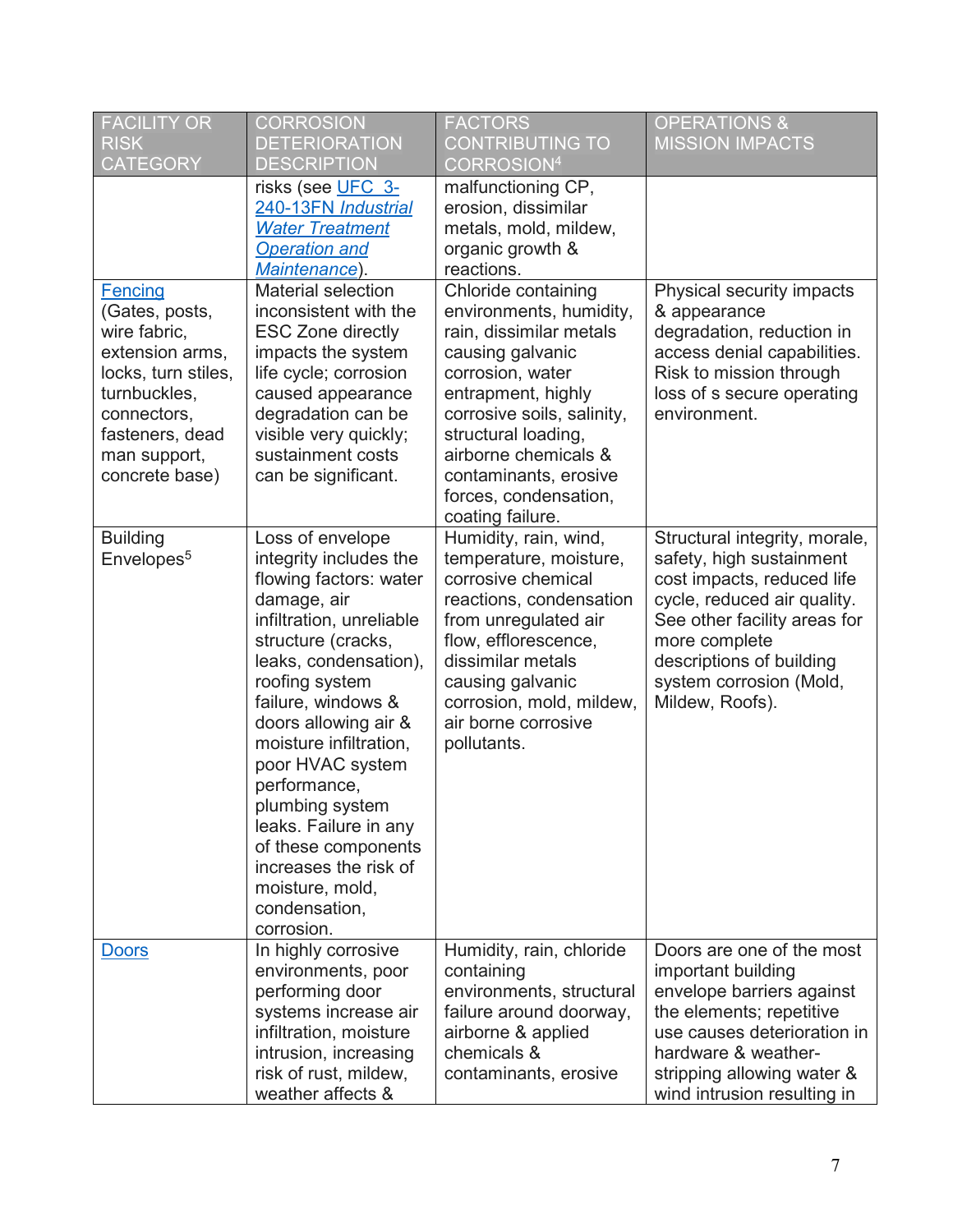| <b>FACILITY OR</b><br><b>RISK</b><br><b>CATEGORY</b>                                                                                                                                                                      | <b>CORROSION</b><br><b>DETERIORATION</b><br><b>DESCRIPTION</b>                                                                                                                                                                                                                                                                                                                                                                                                                                                                                 | <b>FACTORS</b><br><b>CONTRIBUTING TO</b><br>CORROSION <sup>4</sup>                                                                                                                                                                                                                                                                                                                                                                                                                                                                                                                                                             | <b>OPERATIONS &amp;</b><br><b>MISSION IMPACTS</b>                                                                                                                                                                                               |
|---------------------------------------------------------------------------------------------------------------------------------------------------------------------------------------------------------------------------|------------------------------------------------------------------------------------------------------------------------------------------------------------------------------------------------------------------------------------------------------------------------------------------------------------------------------------------------------------------------------------------------------------------------------------------------------------------------------------------------------------------------------------------------|--------------------------------------------------------------------------------------------------------------------------------------------------------------------------------------------------------------------------------------------------------------------------------------------------------------------------------------------------------------------------------------------------------------------------------------------------------------------------------------------------------------------------------------------------------------------------------------------------------------------------------|-------------------------------------------------------------------------------------------------------------------------------------------------------------------------------------------------------------------------------------------------|
|                                                                                                                                                                                                                           | related corrosion risk<br>to equipment &<br>building interior<br>surfaces &<br>components.                                                                                                                                                                                                                                                                                                                                                                                                                                                     | forces, dissimilar metals<br>& materials.                                                                                                                                                                                                                                                                                                                                                                                                                                                                                                                                                                                      | reduced barrier efficiency<br>& effectiveness.                                                                                                                                                                                                  |
| Roofs & Roofing<br><b>Systems</b>                                                                                                                                                                                         | Asphalt binder<br>breakdown, loss of<br>flexibility, cracking of<br>roofing materials.<br>Saltwater effects on<br>materials &<br>structures<br>(depending on the<br>proximity of the roof<br>to saltwater & the<br>coastal environment).<br>Soiling of roofing<br>materials reduces the<br>solar reflectance of<br>reflecting materials<br>causing the roof to<br>become a sunlight<br>absorber accelerating<br>materials<br>degradation. Wind<br>can cause vibrations<br>in roofing materials<br>resulting in material<br>fatigue & cracking. | Humidity, rain,<br>condensation,<br>biological, erosive<br>forces, ultra-violet<br>exposure, heat, snow<br>loads, freeze thaw<br>actions, hail damage,<br>friction & material<br>interactions, dissimilar<br>metals & incompatible<br>materials, ponding risks<br>affecting materials,<br>interior spaces, &<br>structural integrity.<br>Design geometry<br>causing corrosive<br>situations (e.g., roof<br>valley failures allowing<br>water access to building<br>interiors, parapet walls<br>& internal downspouts<br>preventing water<br>drainage), inadequate<br>barriers & insulation<br>between corrosive<br>materials). | Barrier failure endangering<br>structural integrity &<br>interior safety including<br>mold, mildew, water<br>damage, flooding.<br>Compromising of the<br>building envelope,<br>encouraging loss of HVAC<br>efficiency & moisture<br>management. |
| Interior spaces<br>with high<br>humidity,<br>mechanical<br>equipment &<br>plumbing fixtures<br>(e.g., hazardous<br>chemical<br>storage,<br>swimming pool<br>enclosures,<br>chemical<br>treatment areas,<br>research labs, | Enclosed spaces that<br>utilize & store<br>corrosive chemicals<br>must be designed<br>with materials &<br>components that are<br>corrosion resistant.<br>Many hazardous<br>chemicals (chlorine)<br>require specialized<br>corrosion resistant<br>storage. All surfaces<br>are impacted such as<br>doors, valves, &                                                                                                                                                                                                                             | Chloride containing<br>environments, humidity,<br>temperature, leaks,<br>poor air circulation, air<br>borne corrosive<br>pollutants, structural,<br>applied chemicals &<br>contaminants,<br>inadequate or<br>malfunctioning CP,<br>internal corrosion (H <sub>2</sub> S,<br>H <sub>2</sub> O, microbiologically<br>induced corrosion), poor<br>design geometrics &                                                                                                                                                                                                                                                             | Negative impacts to<br>health, morale, safety,<br>maintenance costs,<br>disruption of services to<br>supported systems.                                                                                                                         |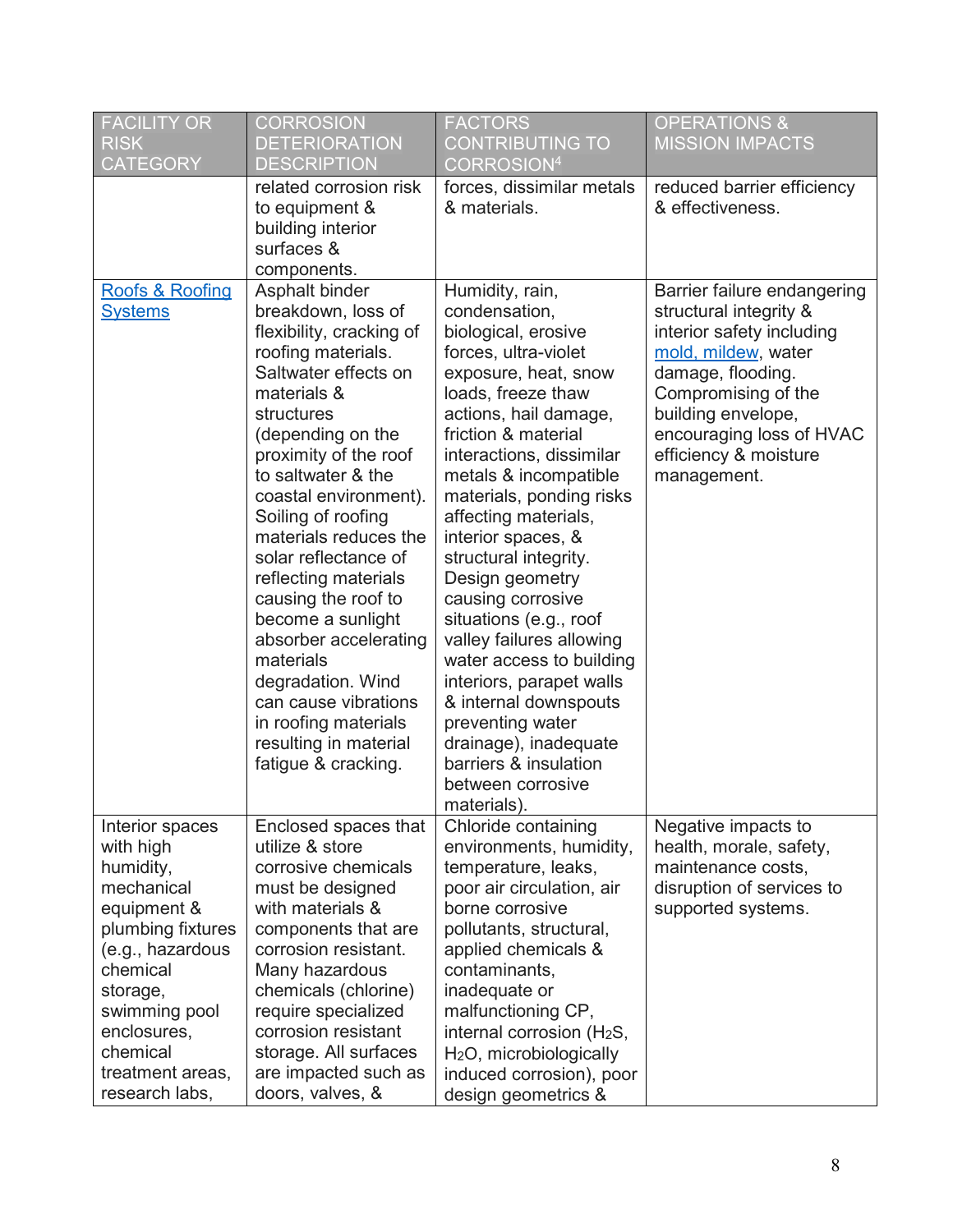| <b>FACILITY OR</b><br><b>RISK</b><br><b>CATEGORY</b>                                      | <b>CORROSION</b><br><b>DETERIORATION</b><br><b>DESCRIPTION</b>                                                                                                                                                                                                                                                                                                                                                                                                                                                                 | <b>FACTORS</b><br><b>CONTRIBUTING TO</b><br>CORROSION <sup>4</sup>                                                                                                                                                                                                                                                                                                                                                            | <b>OPERATIONS &amp;</b><br><b>MISSION IMPACTS</b>                                                                                                                                                                                                                                                                                                                                                                                                                                |
|-------------------------------------------------------------------------------------------|--------------------------------------------------------------------------------------------------------------------------------------------------------------------------------------------------------------------------------------------------------------------------------------------------------------------------------------------------------------------------------------------------------------------------------------------------------------------------------------------------------------------------------|-------------------------------------------------------------------------------------------------------------------------------------------------------------------------------------------------------------------------------------------------------------------------------------------------------------------------------------------------------------------------------------------------------------------------------|----------------------------------------------------------------------------------------------------------------------------------------------------------------------------------------------------------------------------------------------------------------------------------------------------------------------------------------------------------------------------------------------------------------------------------------------------------------------------------|
| micro-<br>environments) <sup>5</sup>                                                      | structures. Control<br>systems when<br>exposed to moisture,<br>heat & corrosive<br>chemicals deteriorate<br>quickly affecting<br>systems operation.                                                                                                                                                                                                                                                                                                                                                                            | construction practices,<br>dissimilar metals<br>causing galvanic<br>corrosion, water<br>entrapment & intrusion.                                                                                                                                                                                                                                                                                                               |                                                                                                                                                                                                                                                                                                                                                                                                                                                                                  |
| Heating<br><b>Ventilation &amp; Air</b><br>Conditioning<br>(HVAC)<br>Systems <sup>5</sup> | Exterior & interior<br>components exposed<br>to corrosive air borne<br>chemicals. Air borne<br>corrosive pollutants,<br>condensation, leaks,<br>temperature,<br>moisture, & poor<br>humidity control,<br>corrosive chemical<br>reactions, abrasive,<br>pitting, galvanic<br>corrosion, mold,<br>mildew, dissimilar<br>metals, corrosion<br>soils affecting buried<br>chilled water lines.<br>Unmanaged<br>temperature<br>differentials of air,<br>liquid, & or gas in<br>ducts & conduits &<br>surrounding the<br>environment. | Condensation, humidity,<br>airborne contaminants,<br>chloride containing<br>environments, poor air<br>quality, dissimilar<br>metals, mold, mildew,<br>microbiologically<br>induced corrosion.<br>Comprised air barrier,<br>improperly balanced air<br>flow/ducting, inadequate<br>humidity management,<br>failed seals around<br>windows & doors<br>allowing air infiltration.<br>Effects of micro-<br>environment corrosion. | Negative impacts to<br>health, air quality,<br>structural integrity,<br>mold/mildew damage,<br>safety, sustainment costs,<br>life cycle, & interrupted<br>operations that require<br><b>HVAC. Because humidity</b><br>& temperature control are<br>so important to building<br>integrity & health, a well-<br>managed & balanced<br>HVAC system is essential<br>to sustainment, life cycle &<br>balanced costs. HVAC<br>affects every aspect inside<br>of the building envelope. |
| Fungi, Mold &<br><b>Mildew</b>                                                            | Condensation, leaks,<br>temperature,<br>moisture, & poor<br>humidity control,<br>mold, mildew,<br>temperature<br>differentials of air,<br>liquid, & gas in ducts<br>& conduits, surfaces,<br>& surrounding the<br>environment increase<br>risk levels. Mold &<br>mildew grow on wood<br>products, ceiling tiles,                                                                                                                                                                                                               | Humidity, temperature,<br>leaks, poor air<br>circulation, air borne<br>spores, internal<br>corrosion ( $H_2S$ , $H_2O$ ,<br>microbiologically<br>induced corrosion), poor<br>design geometrics &<br>construction practices,<br>water entrapment &<br>intrusion. Often molds<br>occur in unseen areas,<br>infrequently accessed,<br>or inaccessible areas                                                                      | Negative effects to health,<br>morale, safety,<br>maintenance costs,<br>disruption of services to<br>supported systems,<br>sustainment costs, life<br>cycle, & interrupted<br>operations that require<br>well-functioning HVAC &<br>moisture/humidity control.<br>Once mold & mildew have<br>been identified, facility<br>quarantine may be<br>necessary to remove &                                                                                                             |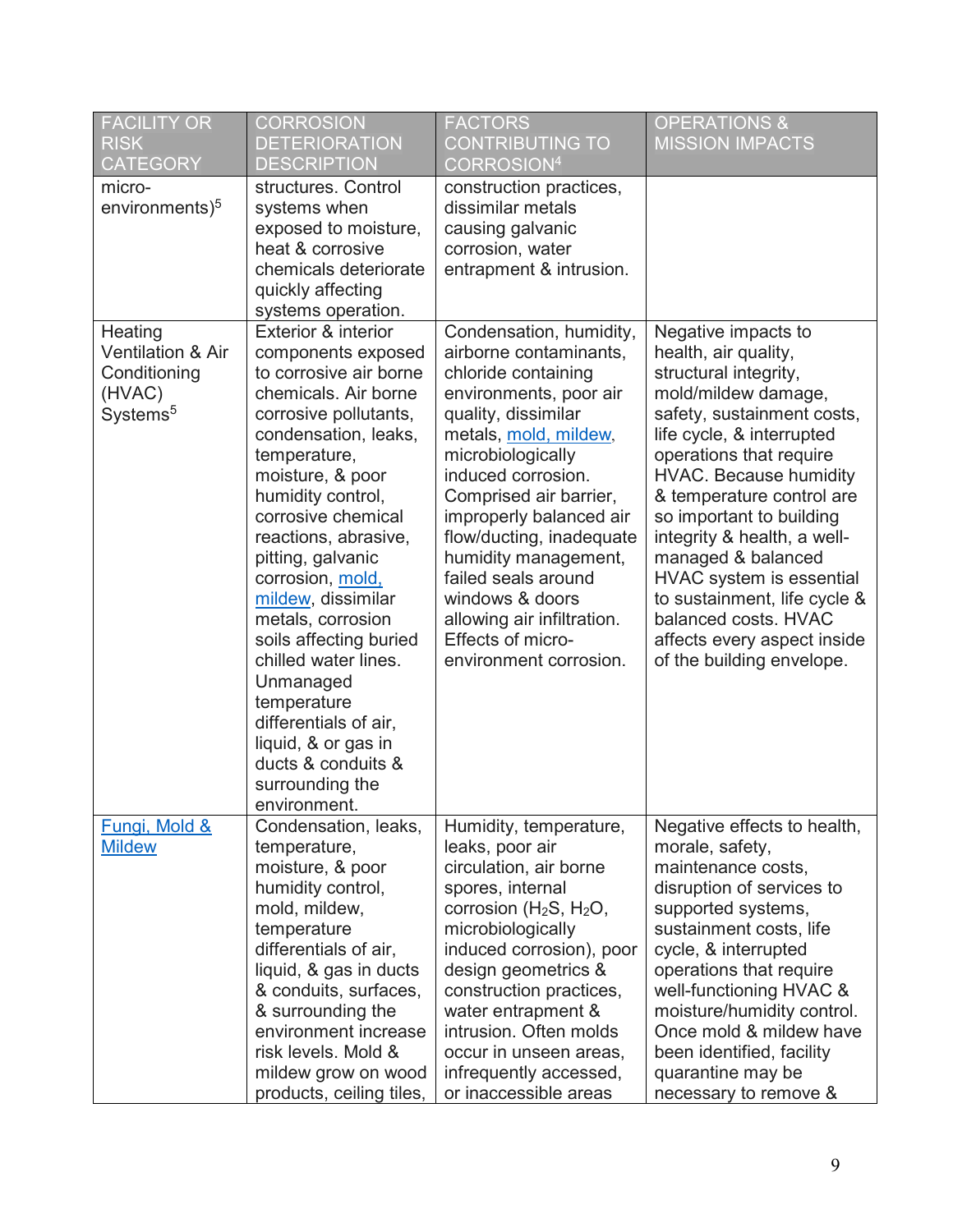| <b>FACILITY OR</b><br><b>RISK</b><br><b>CATEGORY</b>         | <b>CORROSION</b><br><b>DETERIORATION</b><br><b>DESCRIPTION</b>                                                                                                                                                                                                                                         | <b>FACTORS</b><br><b>CONTRIBUTING TO</b><br>CORROSION <sup>4</sup>                                                                                                                                                                                                                                                                | <b>OPERATIONS &amp;</b><br><b>MISSION IMPACTS</b>                                                                                                                                                                                                                                                                                                                                                                                                                              |
|--------------------------------------------------------------|--------------------------------------------------------------------------------------------------------------------------------------------------------------------------------------------------------------------------------------------------------------------------------------------------------|-----------------------------------------------------------------------------------------------------------------------------------------------------------------------------------------------------------------------------------------------------------------------------------------------------------------------------------|--------------------------------------------------------------------------------------------------------------------------------------------------------------------------------------------------------------------------------------------------------------------------------------------------------------------------------------------------------------------------------------------------------------------------------------------------------------------------------|
|                                                              | cardboard, wallpaper,<br>carpets, drywall,<br>fabric, plants, foods,<br>insulation, decaying<br>leaves & other<br>organic materials.                                                                                                                                                                   | with poor ventilation,<br>exposed to high<br>moisture. Mold spores<br>waft through the indoor<br>& outdoor air<br>continually. When mold<br>spores land on a damp<br>spot indoors, they may<br>begin growing &<br>digesting whatever they<br>are growing on to<br>survive. Molds gradually<br>destroy the things they<br>grow on. | clean contaminated<br>surfaces & materials. Area<br>may require industrial<br>hygiene air quality &<br>surface readiness<br>clearances. Building<br>enclosure integrity affects<br>every aspect of the<br>building envelope. Water,<br>waste, ducting conduits all<br>must be appropriately<br>designed & functioning<br>allowing for the prevention<br>of moisture & air<br>infiltration, removal of<br>condensate & overflow to<br>avoid mold & mildew<br>growth conditions. |
| Fire Protection &<br>Water<br><b>Distribution</b><br>Systems | Component<br>malfunction due to<br>corrosion (sprinkler<br>heads, valves,<br>control systems, etc.)<br>impacting system<br>operation &<br>availability, with<br>associated risk to<br>structure & life safety<br>(See UFC 3-600-01<br><b>Fire Protection</b><br><b>Engineering for</b><br>Facilities). | Moisture, salt water/air,<br>inadequate coatings,<br>dissimilar metals.                                                                                                                                                                                                                                                           | Denial of facility<br>availability, safety, asset<br>protection, high cost of<br>facility replacement,<br>potential loss of life &<br>facility due to loss of a<br>functioning fire protection<br>system.                                                                                                                                                                                                                                                                      |

## Notes:

- 1. Facilities Definition A "facility" is a real property entity consisting of one or more of the following: a building, a structure, a utility system, pavement, and underlying land (in accordance with JP 3-34 *[Joint Engineer Operations](https://www.jcs.mil/Portals/36/Documents/Doctrine/pubs/jp3_34.pdf)*). Facilities include buildings, structures, airfields, port facilities, surface and subterranean utility systems, heating and cooling systems, fuel tanks, pavements, and bridges. Inclusive of both vertical (buildings, bridges, etc.) and horizontal (roads, utility systems, etc.) structures. The term facilities is inclusive of "infrastructure" and structures described in this paragraph.
- 2. Environmental severity is defined as the corrosivity of the local environment of a given location or region. Environmental severity contributes directly to the occurrence and rate of corrosion. The effects of corrosion and the rate at which they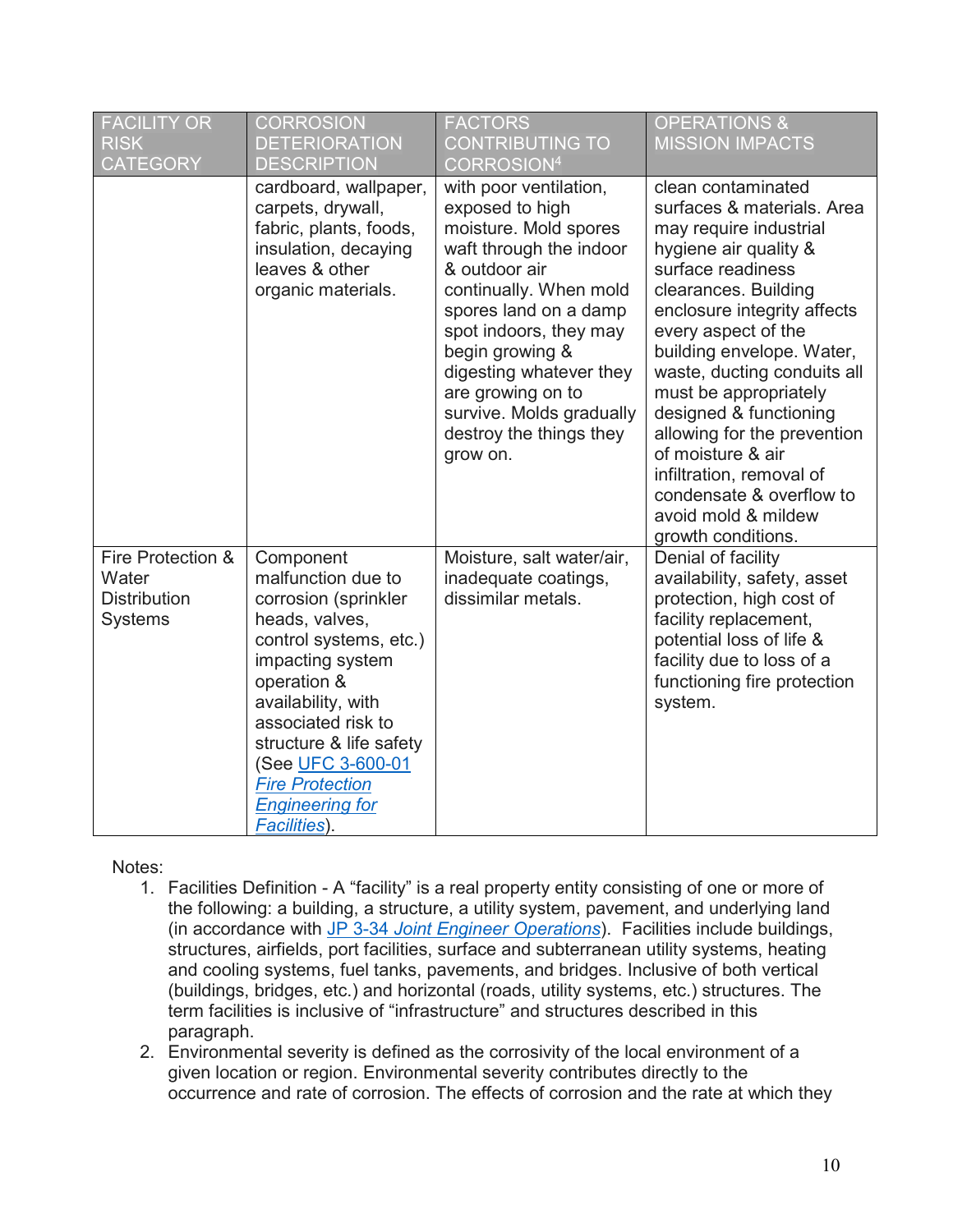occur are consequences of the corrosion system, which is comprised of a material or physical system, the environment, and operational conditions. Recent changes to UFC 1-200-01 *[DoD Building Code](https://www.wbdg.org/ffc/dod/unified-facilities-criteria-ufc/ufc-1-200-01)* and several UFCs and UFGSs require ESC evaluations and considerations in the design of facilities which should help in the planning, RFP development and design justification for more CPC resistant designs where ESC Zones C3 through C5 are encountered.

- 3. The ISO Corrosivity Classification method is contained in ISO 9223:2012. This method consists of corrosivity categories defined by first-year corrosion effects on standard specimens as specified in ISO 9226. ISO Corrosivity Categories can be assessed in terms of the most significant atmospheric factors that influence the corrosion of metals and alloys. In this sense, ISO Corrosivity Categories characterize the corrosivity of the atmospheric environment and can provide a basis for the selection of materials and systems that are subject to the demands of the specific application and its required service life. See the Appendix for *Facilities Environmental Severity Classifications (ESC) for DoD Locations in* [UFC 1-200-01](https://www.wbdg.org/ffc/dod/unified-facilities-criteria-ufc/ufc-1-200-01) *[DoD Building Code](https://www.wbdg.org/ffc/dod/unified-facilities-criteria-ufc/ufc-1-200-01) and* the *[Environmental Severity Classification Web Page](https://www.wbdg.org/ffc/dod/cpc-source/environmental-severity-classification)*) to view initial ESC "C" calculations for DoD Installations. To calculate ESC classification, see the [Corrosion Toolbox.](https://www.wbdg.org/additional-resources/tools/corrosion-toolbox)
- 4. Factors Contributing to Corrosion:
	- a. Atmospheric corrosion factors (Temperature, Time of Wetness (TOW), Contaminants, Solar radiation); abrasive stresses such as erosion from wind due to presence of particulates such as sand; hydro-dynamic - abrasive stresses in water from solid debris or flow/current affecting waterfront and/or immersed structures and components
	- b. Salinity and associated negative impacts due to areas where deicing salt is used
	- c. In areas where condensation may occur at regular intervals such as in cooling pipes and contributes to surface wetness
	- d. Stresses on structural materials or components due to strain, compression, elasticity, tensile forces, repetitive actions, and/or high temperatures causing stress corrosion cracking
	- e. Corrosive soils
	- f. Seawater and other natural waters, such as brackish and river waters, is saturated with dissolved oxygen creating a biofilm promoting the cathodic corrosion reaction.
	- g. Applied chemicals and contaminants (including pesticides), immersed corrosion factors (soil water); increased presence of corrosive atmospheric contaminants due to facility type/use (i.e., pollutants derived from operation of a facility generating pollutants)
	- h. Biological (Insects, Bacteria, and Fungi [\(mold & mildew\)](https://www.wbdg.org/ffc/dod/cpc-source/fungi-mold-mildew-knowledge-area))
	- i. Internal Environments (Pipelines and Tanks)
	- j. Erosive Forces (Wind, Rain, Wave Action, Fluid Flow)
- 5. Locations where micro-environmental factors (for example, prevailing winds, ventilation, waterfront environments, industrial emissions, deicing salt application, possible chemical splash and spillage, adverse weather events such as flooding or wind-driven rain, and penetrations of the building envelope) exist may create a locally corrosive environment regardless of ESC. See the *[Environmental Severity](https://www.wbdg.org/ffc/dod/cpc-source/environmental-severity-classification)  [Classification Web Page](https://www.wbdg.org/ffc/dod/cpc-source/environmental-severity-classification)* and UFC 1-200-01 *[DoD Building Code](https://www.wbdg.org/ffc/dod/unified-facilities-criteria-ufc/ufc-1-200-01)* for more